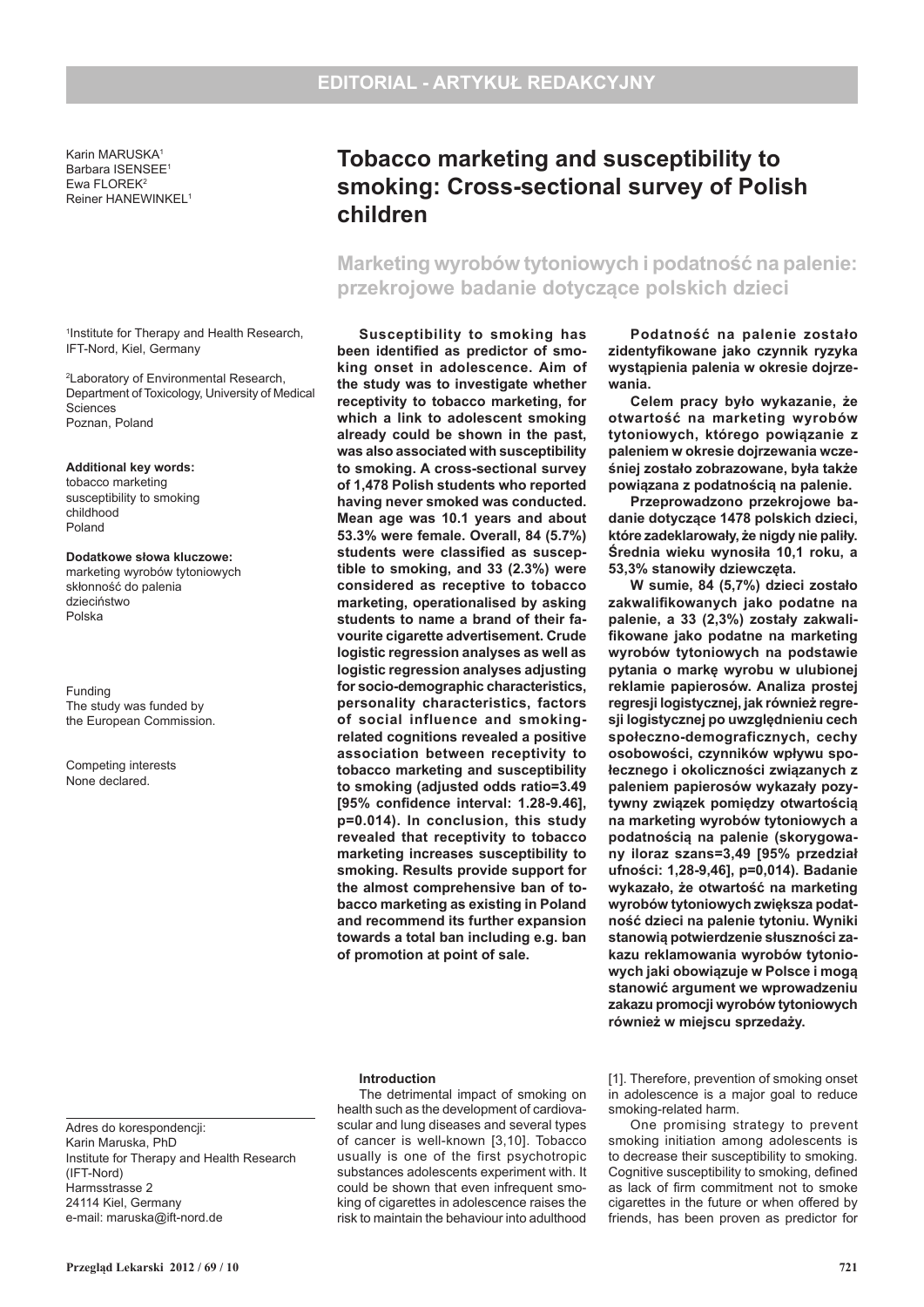smoking onset in adolescence [8,13,17]. Besides others, Huang and colleagues [7] could show that adolescents being identified as susceptible to smoking were two to three times more likely to initiate smoking within an observed period of two years than their nonsusceptible peers. What is of more practical importance, there is also evidence that susceptibility to smoking might be responsive to interventions. Findings of Meschack and colleagues [12] indicated effectiveness of media campaigns and community-based programs in reducing susceptibility to smoking among sixth grade students. However, to develop interventions effective in targeting susceptibility to smoking it would be helpful to improve understanding of factors which influence susceptibility. Results of studies addressing this issue indicate that besides socioeconomic factors such as gender and ethnicity especially factors of social influence such as peer smoking are associated with increased susceptibility to smoking [5,19].

Another factor of social influence which might be related with susceptibility to smoking is tobacco marketing. One wellvalidated measure of tobacco marketing is receptivity to it. Receptivity to tobacco marketing indicates the extent of adolescent's exposure, attention and cognitive or affective response to tobacco marketing messages and is operationalised, among other things, by asking adolescents if they could name the brand of their favourite cigarette advertisement [2,11]. However, whereas receptivity to tobacco marketing could be linked to adolescent smoking in a variety of crosssectional and longitudinal studies [4,14,15], it's association with susceptibility to smoking has hardly been investigated.

Since 1995, Poland, where the present study was conducted, has banned tobacco marketing almost completely from all types of communication channels ranging from television, radio and internet over print media such as magazines and newspapers to outdoor advertising on billboards (see http:// www.tobaccocontrollaws.org). However, ban of tobacco marketing does not include international broadcast media, international newspapers and magazines and websites hosted on foreign servers. Tobacco advertising at point of sale, through internet product sales and product packaging as well as sponsorship of events is still allowed.

Aim of the study is to investigate the extent of receptivity to tobacco marketing and its link to cognitive susceptibility to smoking among never smokers in a sample of Polish children. Results of the study could provide useful information for the development of preventive means to decrease susceptibility to smoking and risk of smoking onset in adolescence.

## **Methods**

*Design*

In October/November 2007, a crosssectional survey of fourth-grade students of public primary schools in the Polish region Wielkopolska was conducted. Data was gathered from anonymous written surveys. The study was a cooperative collaboration between the Poznan University of Medical Sciences, Poland, and the Institute for



**Figure 1 Participation flowchart.** Schemat uczestnictwa.

Therapy and Health Research (IFT-Nord), Germany. Ethical approval for the study was provided by the Bioethical Committee at the University of Medical Sciences in Poznan. Analysis of the present study based solely on the subgroup of students reporting never having smoked in their lifetime.

Sample recruitment and description At the beginning of the school year 2007/08 all public primary schools in the Polish region Wielkopolska listed in the database of the Educational Authority were invited to participate in the study. For this purpose a letter explaining the content and design of the study was sent to the headmasters. All

schools which decided to participate were included in the study. A total of 85 schools with 143 classes and 2,846 students agreed to take part in the study of which 127 classes with 1,577 students took part in the survey (see Figure 1). Out of these, N=84 (5.3%) students were excluded due to reporting having smoked in the past, N=4 (0.3%) because of missing information on prior smoking experience and N=11 (0.7%) due to missing data on the outcome resulting in an analysis sample of N=1,478 (93.7%) students. Students were about 10.1 years old  $(SD = 0.35)$  and about 53.3% (n=788) were female.

## *Measures*

All data was collected through selfcompleted anonymous questionnaires by students. Primary outcome of the study was susceptibility to smoking [13]. Students were asked if they are thinking about trying cigarettes soon with the response categories "Yes" and "No", and if they would try a cigarette offered by a friend with the response categories "Definitely yes", "Probably yes", "Probably no" and "Definitely no". All students answering the question "Are you thinking about trying cigarettes soon?" with "Yes" or the question "If one of your friends offered you a cigarette, would you try it?" with "Definitely yes", "Probably yes" or "Probably no" were categorised as susceptible to smoking [13]. The independent variable, receptivity to tobacco marketing, was operationalised by the question "What is the name of the cigarette brand from your favourite

cigarette advertising? (If you don't have favourite cigarette advertising, write down the word "none".)" Students providing a tobacco brand to this question were considered receptive to tobacco marketing. Besides age and gender, analysis was adjusted for the following covariates: sensation seeking/ rebelliousness [6], smoking by parents, siblings, peers and teachers, perceived prevalence of peer and adult smoking, attitude towards smoking and smoking-related knowledge. The assessment and modelling of the covariates are described in more detail in Table I.

## *Assessment Procedure*

Data was assessed in class by trained staff of the Poznan University of Medical Sciences. Students were surveyed anonymously, i. e. no personal data was collected. Only students with written parental permission (active consent) took part in the survey. Participation in the survey was voluntary.

*Analysis*

Association between receptivity to tobacco marketing and susceptibility to smoking was examined stepwise by using logistic regressions. First, the crude association between both variables was tested. In a second step, to determine whether association between receptivity to tobacco marketing and susceptibility to smoking remained of statistical importance after controlling for other factors potentially related to the outcome, analysis was repeated with all covariates entered into the regression model. As measure of strength of the association, odds ratios (ORs) together with 95% confidence intervals (95% CI) were reported.

To reduce bias due to the rarity of the investigated outcome, i. e. being susceptible to smoking, in all analyses penalised likelihood, also called Firth method, was chosen as estimation method [9]. Additionally, to test whether results were biased due to the unequal distribution of students considered as receptive to tobacco marketing or not, a sensitivity analysis was conducted, that is, the adjusted analyses were repeated five times with equalised numbers of students in both conditions. For each of these analyses,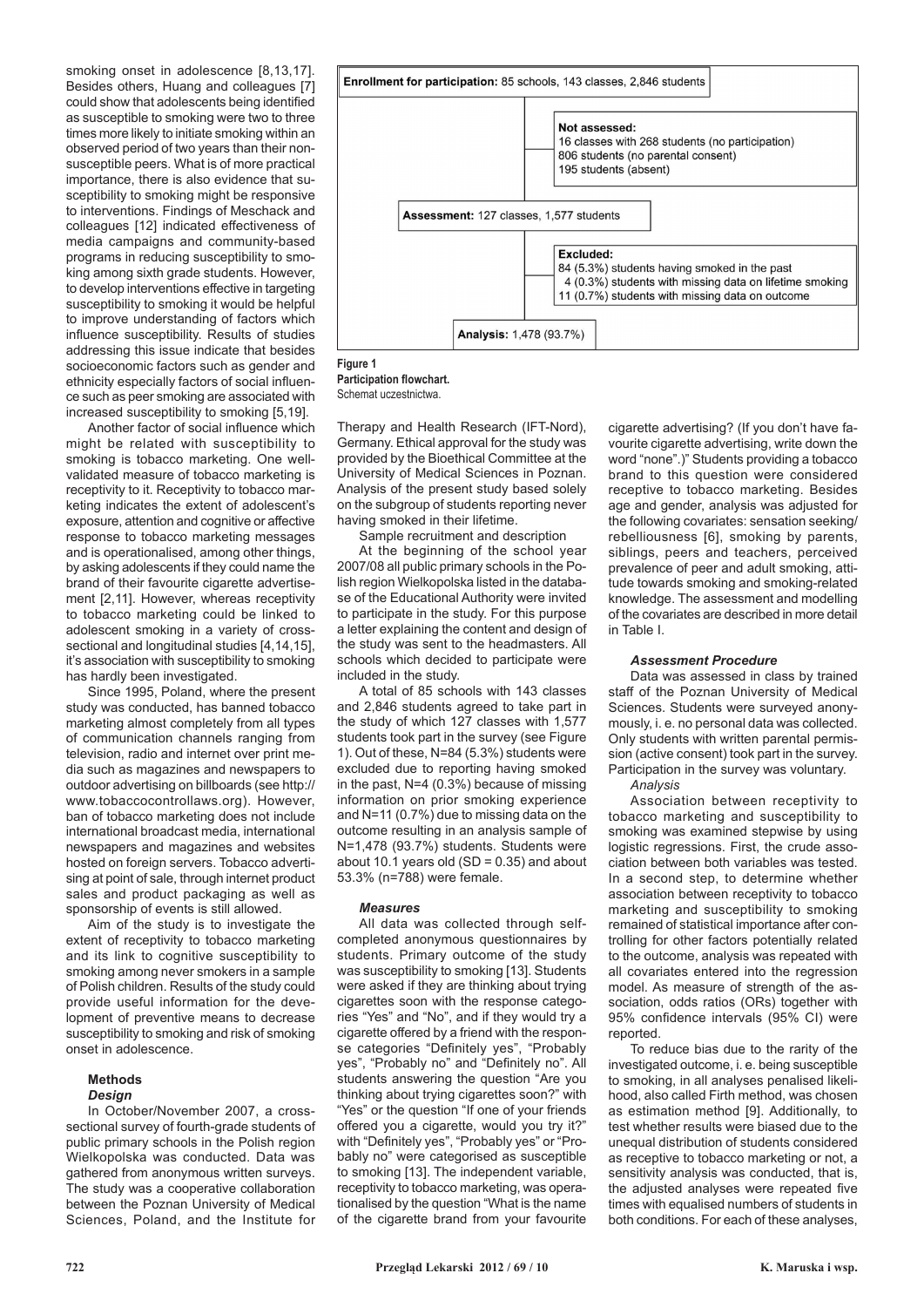#### **Table I Covariates and their assessment.** Zmienne i ich ocena.

| Variable                                                                                                                                            | Survey question                                                                                                                                                                                                                                                                                                                                                                                                                                                                                                                                                                                                                                                                                           | Response categories                                                               |  |
|-----------------------------------------------------------------------------------------------------------------------------------------------------|-----------------------------------------------------------------------------------------------------------------------------------------------------------------------------------------------------------------------------------------------------------------------------------------------------------------------------------------------------------------------------------------------------------------------------------------------------------------------------------------------------------------------------------------------------------------------------------------------------------------------------------------------------------------------------------------------------------|-----------------------------------------------------------------------------------|--|
| Age<br>(dichotomised < 11 years vs. $\geq$ 11)                                                                                                      | How old are you?                                                                                                                                                                                                                                                                                                                                                                                                                                                                                                                                                                                                                                                                                          | $-$ years old                                                                     |  |
| Gender<br>(girls coded 0, boys coded 1)                                                                                                             | Are you a boy or a girl?                                                                                                                                                                                                                                                                                                                                                                                                                                                                                                                                                                                                                                                                                  | boy/girl                                                                          |  |
| Sensation seeking/ rebelliousness<br>(16 item index, range 1-4)<br>Cronbach's alpha=.78                                                             | I get into trouble at school.<br>I argue a lot with other kids.<br>I do things my parents don't want me to do.<br>I do what the teachers tell me to do.<br>I sometimes take things that don't belong to me.<br>I argue with my teachers.<br>I like to break the rules.<br>I like to do scary things.<br>I get bored being with the same friends all the time.<br>I like to do dangerous things.<br>I often think there is nothing to do.<br>I like to listen to loud music.<br>I try to resist rules and regulations.<br>I like it when I can contradict others.<br>When I am told not to do something, I want to do it even more.<br>I become frustrated when I am not allowed to make my own decisions. | Not like that<br>Sort of like that<br>A lot like that<br>Just like that           |  |
| Parent smoking<br>(yes if either parent smokes; no (coded 0)<br>vs. yes (coded 1))                                                                  | Does your mother smoke?<br>Does your father smoke?                                                                                                                                                                                                                                                                                                                                                                                                                                                                                                                                                                                                                                                        | Yes/no/I don't know (coded no)                                                    |  |
| Sibling smoking<br>(no (coded 0) vs. yes (coded 1))                                                                                                 | Does at least one of your brothers and sisters smoke?                                                                                                                                                                                                                                                                                                                                                                                                                                                                                                                                                                                                                                                     | Yes/no/I don't know (coded no)/I don't have any<br>brothers or sisters (coded no) |  |
| Friends smoking<br>(dichotomised: none (coded 0) vs. at least<br>some (coded 1)                                                                     | How many of your friends smoke?                                                                                                                                                                                                                                                                                                                                                                                                                                                                                                                                                                                                                                                                           | None/some/most/all                                                                |  |
| Teachers smoking<br>(dichotomised: none (coded 0) vs. at least<br>some (coded 1)                                                                    | How many teachers from your school smoke?                                                                                                                                                                                                                                                                                                                                                                                                                                                                                                                                                                                                                                                                 | None/some/most/all                                                                |  |
| Perceived prevalence of peer smoking<br>(dichotomised: definitely/probably yes<br>(coded 1) vs. probably/definitely no (coded<br>(0)                | Do you think that most adolescents smoke?                                                                                                                                                                                                                                                                                                                                                                                                                                                                                                                                                                                                                                                                 | Definitely yes<br>Probably yes<br>Probably no<br>Definitely no                    |  |
| Perceived prevalence of adult smoking<br>(dichotomised: definitely/probably yes<br>(coded 1) vs. probably/definitely no (coded<br>$\left( 0\right)$ | Do you think that most adults smoke?                                                                                                                                                                                                                                                                                                                                                                                                                                                                                                                                                                                                                                                                      | Definitely yes<br>Probably yes<br>Probably no<br>Definitely no                    |  |
| Attitude towards smoking<br>(5 item index, range 1-4)<br>Cronbach's alpha=.89                                                                       | I think I would have a great fun.<br>I think smoking would help me handle my problems or stress<br>I think smoking would help me being slim.<br>I think smoking would be relaxing.<br>I think I would be cool if I smoke.                                                                                                                                                                                                                                                                                                                                                                                                                                                                                 | I fully agree<br>I agree<br>I don't agree<br>I don't agree at all                 |  |
| Smoking-related knowledge<br>(6 items, percentage of correct answers)                                                                               | Nicotine is the substance in cigarettes that makes one get addicted.<br>Cigarette smoke contains more than 70 substances that can cause cancer.<br>In Poland about 65 out of 100 teenagers are smokers.<br>Second-hand smoking does not lead to diseases like lung cancer or heart<br>attacks.<br>Tobacco industry adds substances to tobacco like ammonia so that the<br>smokers become addicted more quickly.                                                                                                                                                                                                                                                                                           | Right/Wrong/I don't know (coded wrong)                                            |  |

a subsample of 200 students not having a favourite cigarette advertisement was randomly drawn to be compared with the students having a favourite cigarette advertisement regarding susceptibility to smoking. All analyses were performed with Stata [16]. Logistic regressions were conducted using the Stata command "firthlogit".

## **Results**

A total of 84 (5.7%) students could be classified as susceptible to smoking. Among them, 10.7% (N=9) reported having a favourite cigarette advertisement compared to 1.7% (N=24) within the group of their nonsusceptible peers. Overall, 33 (2.3%) students named a cigarette brand from their favourite cigarette advertisement.

A positive association between receptivity to tobacco marketing and susceptibility to smoking could be found (see Table II). The association proved to be significant in the unadjusted regression model (OR=7.04 [95% CI: 3.21-15.42], p<0.001) as well as in the regression model adjusted for sociodemographic characteristics, personality characteristics, factors of social influence and smoking-related cognitions (OR=3.49 [95% CI: 1.28-9.46], p=0.014). Students who were considered as receptive to tobacco marketing had a greater likelihood of also being susceptible to smoking than students not being receptive to tobacco marketing.

In four (80%) of the five repetitions no differences in the results on the association between receptivity to tobacco marketing and susceptibility to smoking could be found with odds ratios varying from OR=4.41 ([95% CI: 1.04-18.59], p=0.043) to OR=8.89 ([95% CI: 2.15-36.62], p=0.002). In only one analysis the association got insignificant (OR=2.96 [95% CI: 0.91-9.51], p=0.069).

#### **Discussion**

Aim of this study was to investigate the extent to which never smokers are receptive to tobacco marketing and whether receptivity to tobacco marketing was associated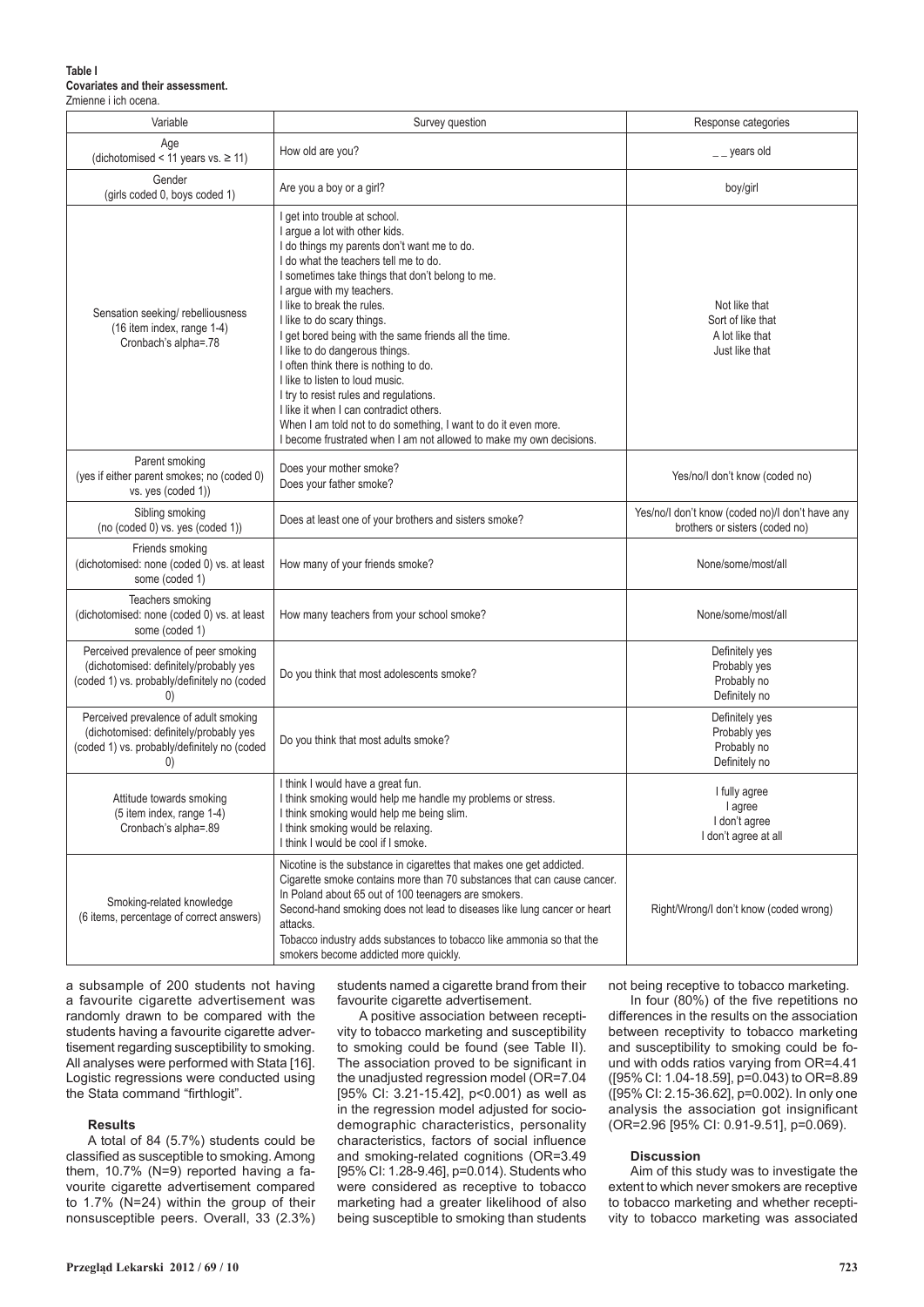#### **Table II**

**Association between having a favourite advertisement and susceptibility to smoking – Results of unadjusted and adjusted analyses.**

Związek pomiędzy posiadaniem ulubionej reklamy i podatnością na palenie – wyrównane i niewyrównane wyniki analiz.

|                                       | Unadjusted<br>0R | 95% CI     | Adjusted<br>0R | 95% CI        |
|---------------------------------------|------------------|------------|----------------|---------------|
|                                       |                  |            |                |               |
| Independent variable                  |                  |            |                |               |
| Receptivity to tobacco marketing      | 7.04             | 3.21-15.42 | 3.49           | 1.28-9.46     |
| Covariates                            |                  |            |                |               |
| Age                                   |                  |            | 1.72           | $0.90 - 3.27$ |
| Gender                                |                  |            | 1.05           | $0.62 - 1.76$ |
| Sensation seeking/rebelliousness      |                  |            | 2.66           | 1.51-4.67     |
| Parent smoking                        |                  |            | 1.24           | $0.73 - 2.10$ |
| Sibling smoking                       |                  |            | 0.70           | $0.30 - 1.59$ |
| Friends smoking                       |                  |            | 1.49           | $0.83 - 2.66$ |
| Teachers smoking                      |                  |            | 0.79           | $0.47 - 1.32$ |
| Perceived prevalence of peer smoking  |                  |            | 1.91           | $0.97 - 3.77$ |
| Perceived prevalence of adult smoking |                  |            | 0.80           | 0.34-1.87     |
| Attitude towards smoking              |                  |            | 0.46           | $0.30 - 0.69$ |
| Smoking-related knowledge             |                  |            | 1.16           | $0.69 - 1.92$ |

Note. OR odds ratio, CI Confidence interval, adjusted association is adjusted for all variables given in the table, significant results are in bold print.

with cognitive susceptibility to smoking, an identified risk factor for smoking onset in adolescence, within a sample of Polish students.

Considering the young age of the sample and the restrictive bans on tobacco marketing in Poland, it is not surprising that only a minority of students (2.3%) named a brand of their favourite cigarette advertisement. As a comparison: Pierce and colleagues [14] reported a proportion of 56.5% of nonsusceptible never smokers having a favourite cigarette advertising. However, results of that study based on a survey of somewhat older US-American adolescents already conducted in 1993, in a time when tobacco marketing did not experience much restriction. In a more recent study in Germany, 16.8% of the surveyed adolescents (never and ever smokers combined) reported the brand for a favourite cigarette advertisement [15]. Besides the older age of the sample and the combined consideration of adolescents already having smoked in their lifetime or not, especially differences in existing regulations of tobacco marketing between Germany and Poland may be responsible for the found deviation in proportions of students having a favourite cigarette advertisement. In contrast to Poland, advertising on billboards and in cinemas is still allowed in Germany. Therefore, results of the present study provide evidence for the usefulness of comprehensive bans on tobacco marketing to protect children and adolescents against it's influences.

Analyses of this study revealed a significant association between receptivity to tobacco marketing and cognitive susceptibility to smoking among never smokers. Students having a favourite cigarette advertisement seem to be more susceptible to smoking than their unreceptive peers. Even after adjusting for other potential factors of influence on susceptibility to smoking as sibling

and friends smoking [19], the association remained significant.

One of the most important limitations of this study which should be noted is the cross-sectional design. Cross-sectional data do not provide information on the temporal sequence of events, that is, no statement can be made whether higher receptivity to tobacco marketing precedes higher susceptibility to smoking or if students being susceptible to smoking pay more attention to tobacco marketing and, therefore, respond to it to a higher extent. Further limitations of the study are the rarity of the investigated outcome and the unequal distribution of students having a favourite cigarette advertising or not. To take into account the first, analyses were adapted by choosing an estimation method not suffering from small-sample bias. Concerning the unequal distribution of students having a favourite cigarette advertising or not, adjusted analyses were repeated five times with more equalised numbers of students in both conditions. In four of the five repetitions, the association between receptivity to tobacco marketing and susceptibility to smoking was significant. Results of the sensitivity analysis made it appear unlikely that the findings of this study were biased due to the unequal distribution of students considered as receptive of tobacco marketing or not.

In summary, this study provides evidence of an association between receptivity to tobacco marketing and susceptibility to smoking among never smokers. Though further research is needed to confirm the found association, findings of this study highlight the importance of tobacco marketing and the influence of its messages to be addressed in preventive efforts targeting at the reduction of susceptibility.

Poland has ratified the WHO Framework Convention on Tobacco Control (FCTC) in 2006. One of the key recommendations of the WHO FCTC to prevent smoking-related harm is a comprehensive ban of all tobacco advertising, promotion and sponsorship [20]. Poland had started to ban tobacco marketing from almost all communication channels already prior to 2006 (see http:// www.tobaccocontrollaws.org). The effectiveness of these efforts is reflected by the small proportion of students having a favourite cigarette advertisement found in this study. The proportion appears substantially smaller than the one found in previous US-American studies, when WHO FCTC guidelines have not been established yet, and recent studies conducted in Germany, which also has ratified the WHO FCTC but where tobacco marketing is still permitted via a variety of communication channels. However, due to the found association between having a favourite cigarette advertisement and being susceptible to smoking, results also plead for strengthening and expanding the existing regulations on tobacco marketing in Poland. One further possibility would be the introduction of a ban on promoting tobacco products at point of sale, which is also demanded by the FCTC [20]. The adverse effects of tobacco marketing at point of sale on youth are well documented [18].

#### **References**

- **1. Chassin L., Presson C. C., Sherman S. J., Edwards D. A.**: The natural history of cigarette smoking: predicting young-adult smoking outcomes from adolescent smoking patterns. Health Psychol. 1990, 9, 701.
- **2. Evans N., Farkas A., Gilpin E. et al.**: Influence of tobacco marketing and exposure to smokers on adolescent susceptibility to smoking. J. Natl. Cancer Inst. 1995, 87, 1538.
- **3. Ezzati M., Lopez A. D.**: Estimates of global mortality attributable to smoking in 2000. Lancet 2003, 362, 847.
- **4. Gilpin E. A., White M. M., Messer K., Pierce J. P.**: Receptivity to tobacco advertising and promotions among young adolescents as a predictor of established smoking in young adulthood. Am J Public Health 2007, 97, 1489.
- **5. Gritz E. R., Prokhorov A. V., Hudmon K. S. et al.**: Cigarette smoking in a multiethnic population of youth: methods and baseline findings. Prev. Med. 1998, 27, 365.
- **6. Hanewinkel R., Sargent J. D.**: Exposure to smoking in popular contemporary movies and youth smoking in Germany. Am. J. Prev. Med. 2007, 32, 466.
- **7. Huang M., Hollis J., Polen M. et al.**: Stages of smoking acquisition versus susceptibility as predictors of smoking initiation in adolescents in primary care. Addict. Behav. 2005, 30, 1183.
- **8. Jackson C.**: Cognitive susceptibility to smoking and initiation of smoking during childhood: a longitudinal study. Prev. Med. 1998, 27, 129.
- **9. King G., Zeng L.**: Logistic regression in rare events data. Polit. Anal. 2001, 9, 137.
- **10. Lopez A. D., Mathers C. D., Ezzati M. et al.**: Global and regional burden of disease and risk factors, 2001: systematic analysis of population health data. Lancet 2006, 367, 1747.
- **11. McGuire W. J.**: Attitudes and attitude change. In: Lindzey G., Aronson E., editors. Handbook of Social Psychology. New York: Random House; 1985. p. 233-346.
- **12. Meschack A. F., Hu S., Pallonen U. E. et al.**: Texas tobacco prevention pilot initiative: Processes and effects. Health Educ. Res. 2004, 19, 657.
- **13. Pierce J. P., Choi W. S., Gilpin E. A. et al.**: Validation of susceptibility as a predictor of which adolescents take up smoking in the United States. Health Psychol. 1996, 15, 355.
- **14. Pierce J. P., Choi W. S., Gilpin E. A. et al.**: Tobacco industry promotion of cigarettes and adolescent smoking. JAMA 1998, 279, 511.
- **15. Sargent J. D., Hanewinkel R.**: Comparing the effects of entertainment media and tobacco marketing on